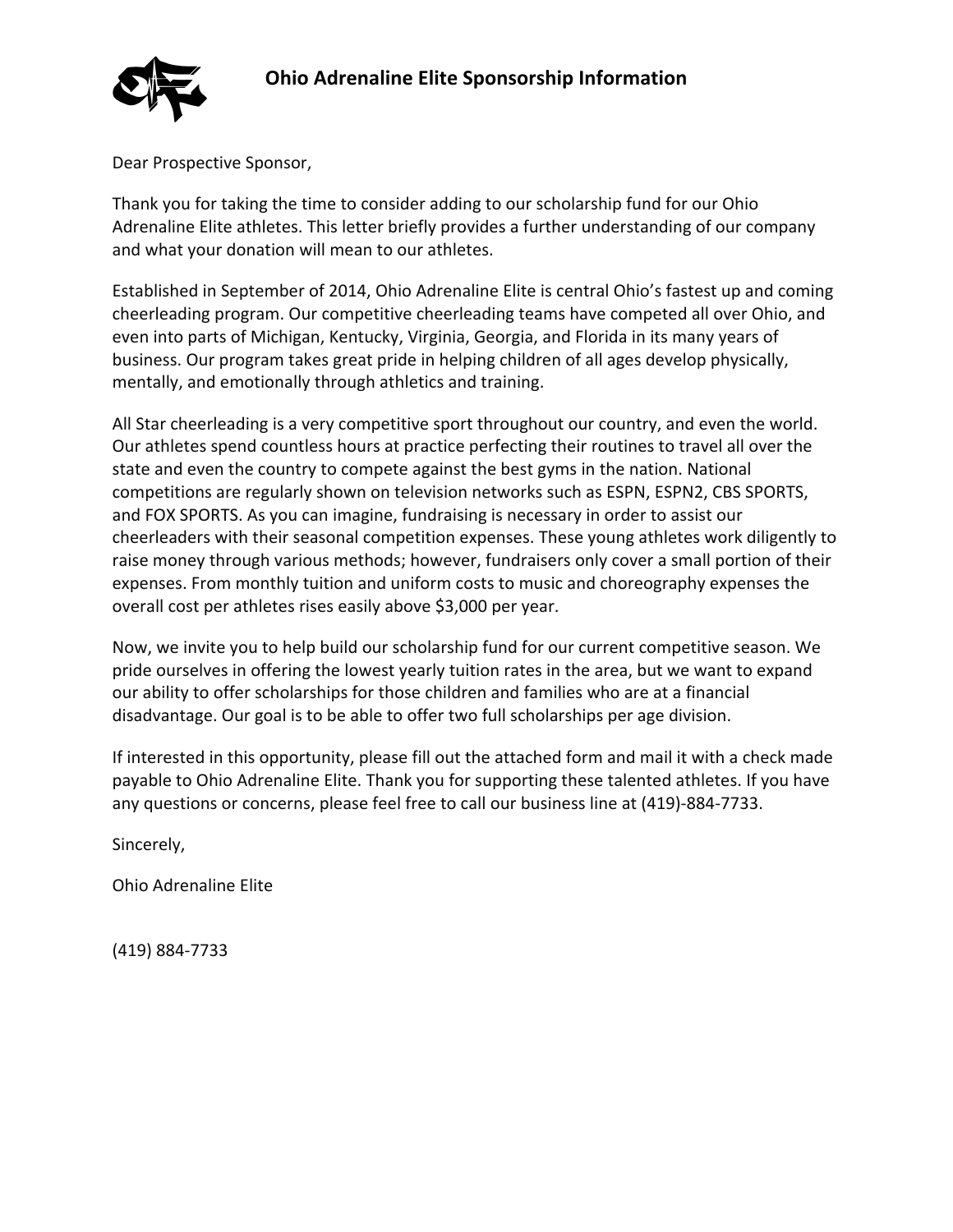

## **Ohio Adrenaline Elite – Sponsorship Form**

**We would like to thank all our sponsors who help our talented athletes achieve their dreams. You may write off your sponsorship as an advertising expense, not a charitable donation. Please make checks payable to Ohio Adrenaline Elite** 

Here are the different sponsorships available:

## **Bronze Level - \$100.00 - \$499.00:**

Your business or personal name and logo will be posted on our website for the current season.

*Logo must be emailed or business card received by September 1st*

**Silver Level - \$500.00 - \$999.00**: Your business name, address, phone number, logo, and a direct link to your website will be placed on our website and your business name at our facility for the current season.

## *Logo must be emailed or business card received by September 1st*

**\*Gold Level - \$1,000.00+**: Your business name, address, phone number, logo, and a direct link to your website will be placed on our website and your business name at our facility for the current season. Your business name and logo will be also be placed on our program t-shirts, which are worn at every competition we attend around the state!

*Logo must be emailed or business card received by September 1st \*OAE will still advertise online if logo is not received by date above.* 

Please fill out the following page and send a copy with your check, thank you!